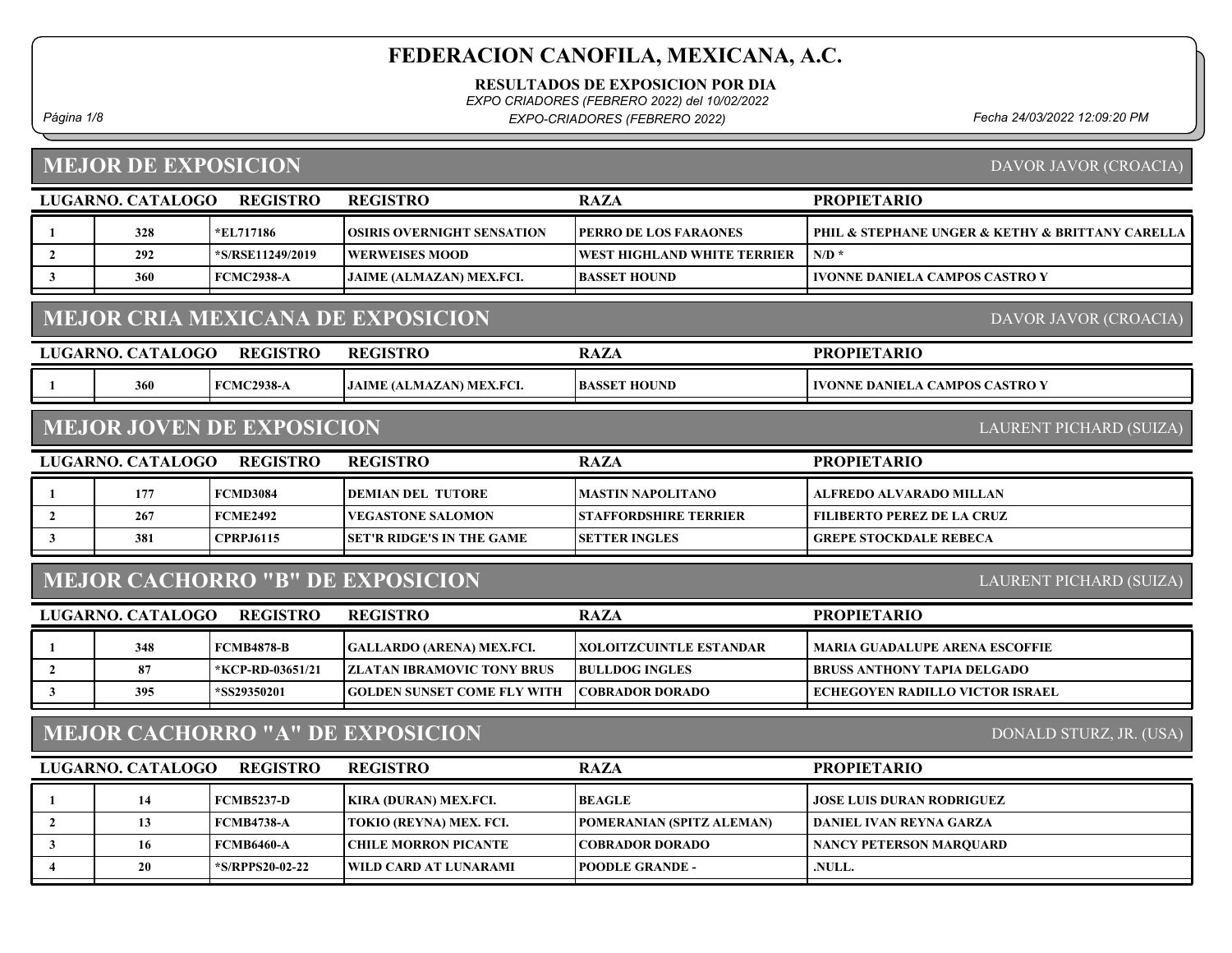RESULTADOS DE EXPOSICION POR DIA

EXPO CRIADORES (FEBRERO 2022) del 10/02/2022

Página 2/8 Fecha 24/03/2022 12:09:20 PM EXPO-CRIADORES (FEBRERO 2022)

# MEJOR VETERANO DE EXPOSICION

JOHAN BECERRA (PUERTO RICO)

|                         | LUGARNO. CATALOGO       | <b>REGISTRO</b>                     | <b>REGISTRO</b>                 | <b>RAZA</b>                     | <b>PROPIETARIO</b>                 |
|-------------------------|-------------------------|-------------------------------------|---------------------------------|---------------------------------|------------------------------------|
| -1                      | 49                      | <b>FCME1089</b>                     | ALLSTARS I'M KEANU REEVES AT    | <b>PASTOR DE PICARDO</b>        | <b>JACQUELINE FINKEL Y</b>         |
| $\overline{2}$          | 300                     | <b>FCML6303-B</b>                   | <b>I ALSO MET CHARLOTTE</b>     | <b>DACHSHUND MINIATURA PELO</b> | <b>GUTIERREZ-OTERO PEGGY</b>       |
|                         |                         | <b>MEJOR PAREJA DE EXPOSICION</b>   |                                 |                                 | JOHAN BECERRA (PUERTO RICO)        |
|                         | LUGARNO. CATALOGO       | <b>REGISTRO</b>                     | <b>REGISTRO</b>                 | <b>RAZA</b>                     | <b>PROPIETARIO</b>                 |
|                         | 418                     | <b>FCMI9828-A</b>                   | <b>GUIZARD CONNERY MEX.FCI.</b> | <b>COCKER SPANIEL AMERICANO</b> | <b>CRIADERO GUIZARD</b>            |
|                         |                         | <b>MEJOR CRIADERO DE EXPOSICION</b> |                                 |                                 | JOHAN BECERRA (PUERTO RICO)        |
|                         | LUGARNO. CATALOGO       | <b>REGISTRO</b>                     | <b>REGISTRO</b>                 | <b>RAZA</b>                     | <b>PROPIETARIO</b>                 |
|                         | 419                     | <b>FCMI9828-A</b>                   | <b>GUIZARD CONNERY MEX.FCI.</b> | <b>COCKER SPANIEL AMERICANO</b> | <b>CRIADERO GUIZARD</b>            |
|                         | <b>MEJOR DE GRUPO 1</b> |                                     |                                 |                                 |                                    |
|                         |                         |                                     |                                 |                                 | JOHAN BECERRA (PUERTO RICO)        |
|                         | LUGARNO. CATALOGO       | <b>REGISTRO</b>                     | <b>REGISTRO</b>                 | <b>RAZA</b>                     | <b>PROPIETARIO</b>                 |
| -1                      | 63                      | <b>CPRPI4334</b>                    | <b>LUXBERRY BATERFLY</b>        | <b>WELSH CORGI PEMBROKE</b>     | <b>JOSE AMBROSIO CORO MENA</b>     |
| $\overline{2}$          | 27                      | <b>FCMH8410</b>                     | <b>VALLE DE BERAKA KHALEESI</b> | <b>COLLIE BARBUDO</b>           | <b>ANEL VAZOUEZ FRANCHINI</b>      |
| $\mathbf{3}$            | 502                     | <b>FCME1005-G</b>                   | <b>MAGICIAN'S APRENTICE</b>     | <b>COLLIE PELO LARGO</b>        | RODOLFO GERMAN GUEVARA OLVERA      |
| $\overline{\mathbf{4}}$ | 49                      | <b>FCME1089</b>                     | ALLSTARS I'M KEANU REEVES AT    | <b>PASTOR DE PICARDO</b>        | <b>JACQUELINE FINKEL Y</b>         |
|                         |                         | <b>MEJOR JOVEN DE GRUPO 1</b>       |                                 |                                 | <b>JOHAN BECERRA (PUERTO RICO)</b> |
|                         | LUGARNO. CATALOGO       | <b>REGISTRO</b>                     | <b>REGISTRO</b>                 | <b>RAZA</b>                     | <b>PROPIETARIO</b>                 |
| -1                      | 63                      | <b>CPRPI4334</b>                    | <b>LUXBERRY BATERFLY</b>        | <b>WELSH CORGI PEMBROKE</b>     | <b>JOSE AMBROSIO CORO MENA</b>     |
| $\overline{2}$          | 34                      | <b>FCMD3089-C</b>                   | FREDDIE (VAZQUEZ) MEX.FCI.      | <b>PASTOR AUSTRALIANO</b>       | RICARDO VAZQUEZ MALDONADO          |
| $\mathbf{3}$            | 46                      | <b>FCMB1651-C</b>                   | KENDRA (ARNAUDA) MEX.FCI.       | <b>PASTOR BELGA MALINOIS</b>    | DANNYA HITZEL ARNAUDA MARTINEZ     |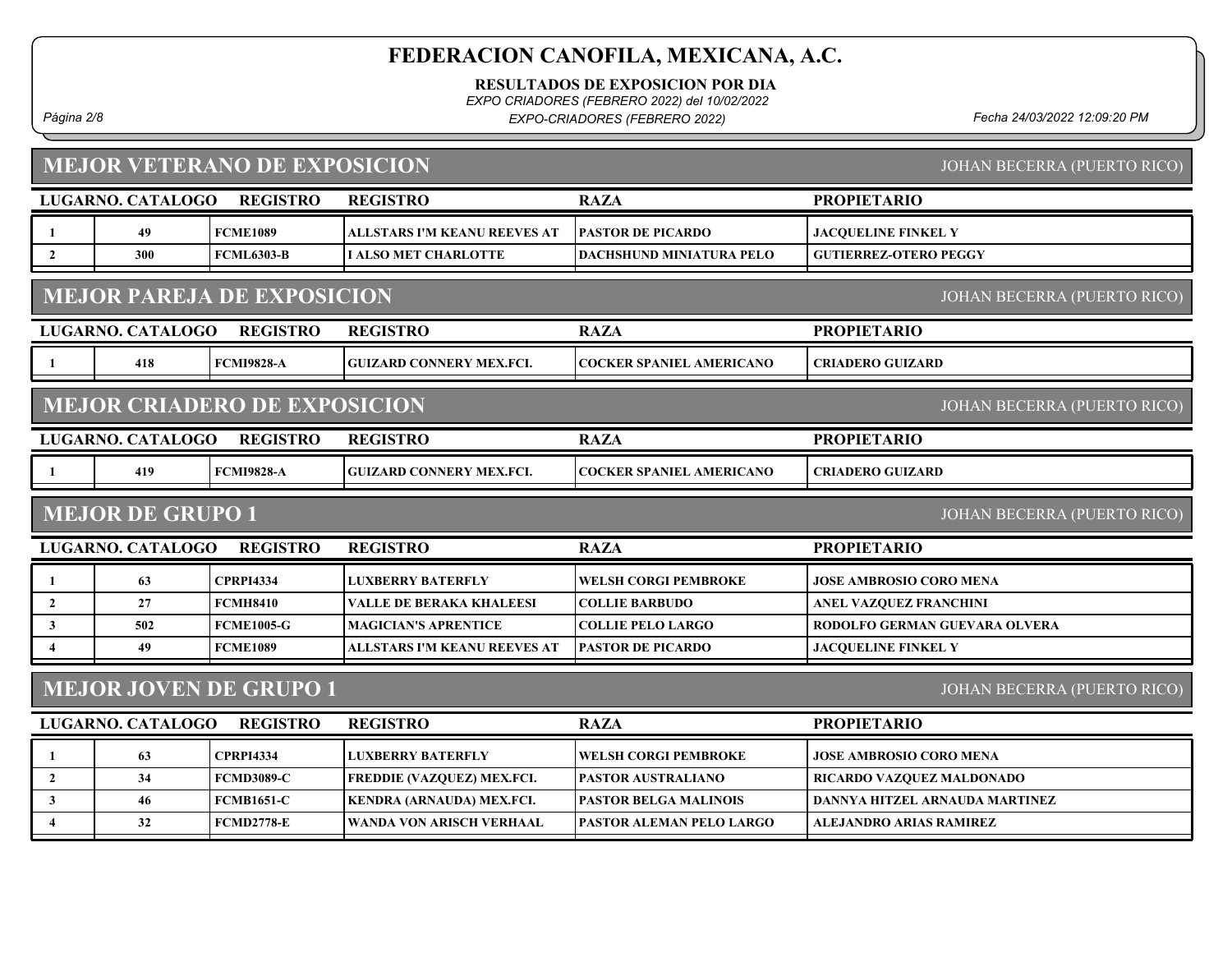RESULTADOS DE EXPOSICION POR DIA

EXPO CRIADORES (FEBRERO 2022) del 10/02/2022

Página 3/8 Fecha 24/03/2022 12:09:20 PM EXPO-CRIADORES (FEBRERO 2022)

#### MEJOR CACHORRO DE GRUPO 1

| <b>JOHAN BECERRA (PUERTO RICO)</b> |  |
|------------------------------------|--|
|                                    |  |

| LUGARNO. CATALOGO | <b>REGISTRO</b>   | <b>REGISTRO</b>                                    | <b>RAZA</b>               | <b>PROPIETARIO</b>             |
|-------------------|-------------------|----------------------------------------------------|---------------------------|--------------------------------|
| 38                | <b>FCMB4030-B</b> | ANES AUSSIES BLACK PEARL                           | <b>PASTOR AUSTRALIANO</b> | <b>CRIADERO ANES AUSSIES Y</b> |
| 58                | <b>CPRPI4738</b>  | ANDVOL SALVATORE FERRAGAMO    WELSH CORGI PEMBROKE |                           | YADIRA SANTANA GALINDO         |
| 25                | <b>FCMD3398-D</b> | ALOM (VAZOUEZ) MEX. FCI.                           | <b>COLLIE BARBUDO</b>     | ANEL VAZQUEZ FRANCHINI         |
| 54                | <b>FCMB4081-A</b> | <b>IRIS (SANCHEZ) MEX. FCI.</b>                    | <b>PASTOR DE SHETLAND</b> | <b>EMILIA SANCHEZ AYON</b>     |
|                   |                   |                                                    |                           |                                |

## MEJOR VETERANO DE GRUPO 1

JOHAN BECERRA (PUERTO RICO)

| LUGARNO. CATALOGO- | <b>REGISTRO</b> | <b>REGISTRO</b>                     | <b>RAZA</b>               | <b>PROPIETARIO</b>         |
|--------------------|-----------------|-------------------------------------|---------------------------|----------------------------|
|                    | <b>FCME1089</b> | ! ALLSTARS I'M KEANU REEVES AT      | <b>IPASTOR DE PICARDO</b> | <b>JACOUELINE FINKEL Y</b> |
| 513                | <b>FCMK9606</b> | <b>BLUESHIRE'S B'LIZE N'GWYNEDD</b> | ANTIGUO PASTOR INGLES     | <b>ALLENE HUTCHESON</b>    |

#### MEJOR DE GRUPO 2

DONALD STURZ, JR. (USA)

| LUGARNO. CATALOGO | <b>REGISTRO</b> | <b>REGISTRO</b>                 | <b>RAZA</b>           | <b>PROPIETARIO</b>                  |
|-------------------|-----------------|---------------------------------|-----------------------|-------------------------------------|
| 231               | FCMD0663        | <b>BEAUTY MARK TENDER EBONY</b> | <b>TERRANOVA</b>      | <b>JOSE ADRIAN SALINAS PEREZ</b>    |
| 123               | FCME6722        | <b>FAST AND FURIOUS PISKO</b>   | <b>BULLDOG INGLES</b> | <b>JONATHAN DAVID FLORES SIGUAS</b> |
| 177               | <b>FCMD3084</b> | <b>IDEMIAN DEL TUTORE</b>       | MASTIN NAPOLITANO     | ALFREDO ALVARADO MILLAN             |
| 85                | FCME8052-A      | JAMIESON'S DAKOTA MEX.FCI.      | <b>BOXER</b>          | <b>CRIADERO "JAMIESON BOXERS"</b>   |
|                   |                 |                                 |                       |                                     |

# MEJOR JOVEN DE GRUPO 2

DONALD STURZ, JR. (USA)

DONALD STURZ, JR. (USA)

| LUGARNO. CATALOGO | <b>REGISTRO</b>   | <b>REGISTRO</b>                 | <b>RAZA</b>                      | <b>PROPIETARIO</b>           |
|-------------------|-------------------|---------------------------------|----------------------------------|------------------------------|
| 177               | <b>FCMD3084</b>   | <b>IDEMIAN DEL TUTORE</b>       | <b>MASTIN NAPOLITANO</b>         | ALFREDO ALVARADO MILLAN      |
| 163               | <b>FCMB2390-C</b> | <b>GAROTA (BENITO) MEX.FCI.</b> | <b>FILA BRASILEÑO</b>            | ALFREDO BENITO CABALLERO     |
| 218               | <b>FCMC7174</b>   | <b> ESCOBAR'S BELLA</b>         | <b>SCHNAUZER GIGANTE NEGRO</b>   | ENER ENRIQUE ESCOBAR AGUIRRE |
| 227               | FCMB0224-D        | TROYA  (LOZANO) MEX. FCI.       | <b>SCHNAUZER MINIATURA SAL Y</b> | DANIEL LOZANO TELLEZ-        |

#### MEJOR CACHORRO DE GRUPO 2

| <b>LUGARNO. C</b> | . CATALOGO | <b>REGISTRO</b>  | <b>REGISTRC</b>                   | D A 7<br>$\bm{A} \bm{L} \bm{P}$ | <b>PROPIETARIO</b>                 |
|-------------------|------------|------------------|-----------------------------------|---------------------------------|------------------------------------|
|                   |            | *KCP-RD-03651/21 | <b>ELATAN IBRAMOVIC TONY BRUS</b> | <b>BULLDOG INGLES</b>           | <b>BRUSS ANTHONY TAPIA DELGADO</b> |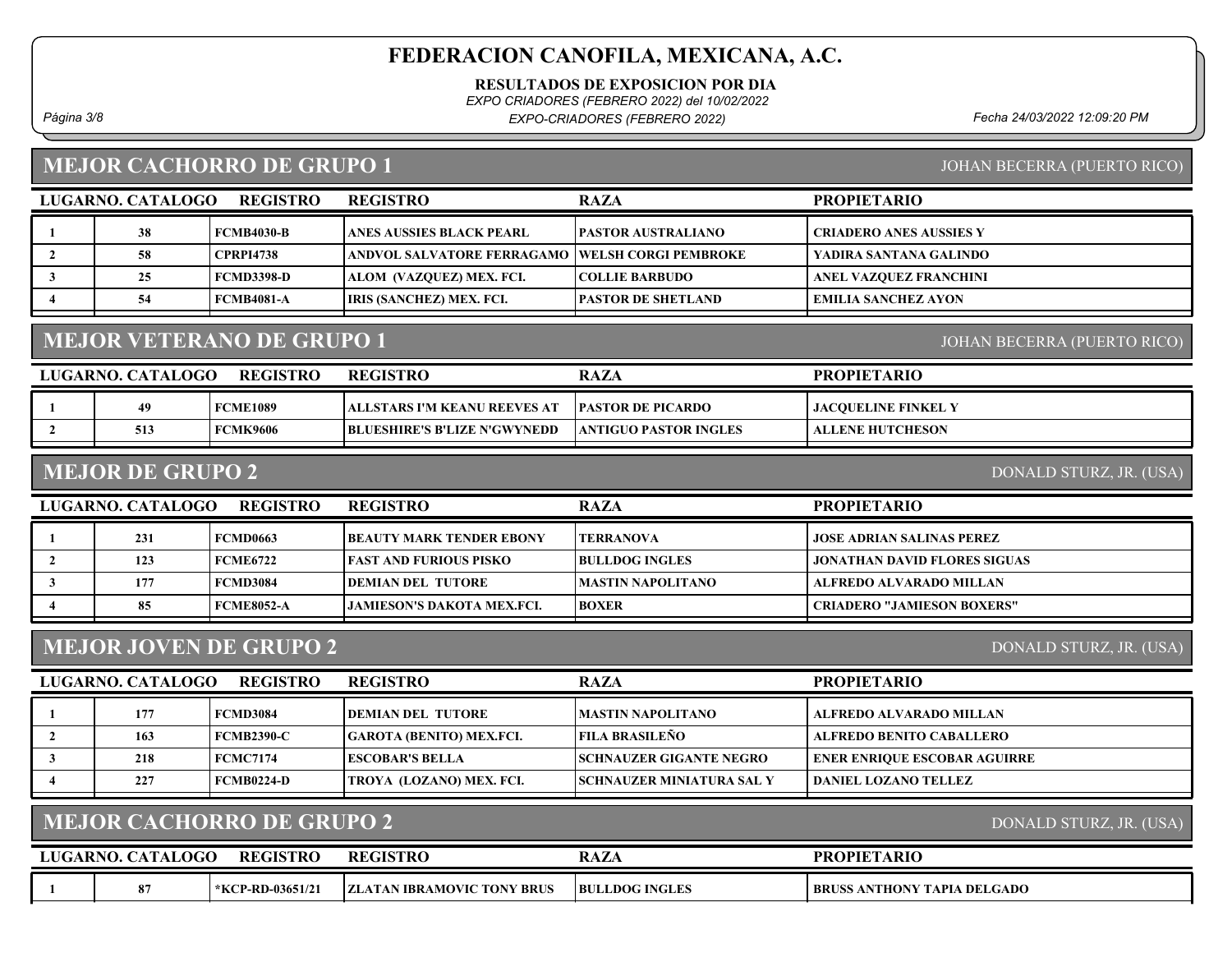RESULTADOS DE EXPOSICION POR DIA

EXPO CRIADORES (FEBRERO 2022) del 10/02/2022

Página 4/8 Fecha 24/03/2022 12:09:20 PM EXPO-CRIADORES (FEBRERO 2022)

MEJOR CACHORRO DE GRUPO 2

#### LUGARNO. CATALOGO REGISTRO REGISTRO NAZA PROPIETARIO REGISTRO 2 224 FCME4093-D TITAN (ROJAS) MEX.FCI. SCHNAUZER MINIATURA SAL Y VAN DE JESUS ROJAS HERNANDEZ 3 | 188 FCMC8144-A PARDO (MOTE) MEX.FCI. | ROTTWEILER | SILVIA ALEJANDRA MOTE MANZANERO 4 161 FCMD3429-A ALUA HERNANDEZ MATH MEX.FCI. FILA BRASILEÑO CRIADERO ALUA HERNANDEZ

#### MEJOR DE GRUPO 3

DAVOR JAVOR (CROACIA)

| LUGARNO. CATALOGO | <b>REGISTRO</b>  | <b>REGISTRO</b>             | <b>RAZA</b>                       | <b>PROPIETARIO</b>                |
|-------------------|------------------|-----------------------------|-----------------------------------|-----------------------------------|
| 292               | *S/RSE11249/2019 | WERWEISES MOOD_             | WEST HIGHLAND WHITE TERRIER_      | $N/D$ *                           |
| 294               | <b>FCMC8641</b>  | HARRY POTTER STRIBRNÉ PRANÍ | YORKSHIRE TERRIER                 | <b>JAIME EFREN KEYMOLEN SAENZ</b> |
| 278               | FCMD0514-A       | MC'ROC VENOM MEX.FCI.       | <b>TERRIER ESCOCES</b>            | <b>CRIADERO MC'ROC</b>            |
| 265               | <b>FCME2207</b>  | <b>ITCHEBOREN TEUFEL</b>    | <b>STAFFORDSHIRE BULL TERRIER</b> | <b>JOSHUE CAMARGO VARGAS</b>      |

## MEJOR JOVEN DE GRUPO 3

DAVOR JAVOR (CROACIA)

| LUGARNO. CATALOGO | <b>REGISTRO</b> | <b>REGISTRO</b>                  | <b>RAZA</b>                   | <b>PROPIETARIO</b>              |
|-------------------|-----------------|----------------------------------|-------------------------------|---------------------------------|
| 267               | <b>FCME2492</b> | <b> VEGASTONE SALOMON</b>        | <b>ISTAFFORDSHIRE TERRIER</b> | FILIBERTO PEREZ DE LA CRUZ      |
| 282               | FCMD3150-A      | MEGAN (DEL REY) MEX. FCI.        | <b>IWELSH TERRIER</b>         | ANNIA FABIOLA DEL REY PASOUALLI |
| 275               | FCMC7345-D      | MC'ROC TOSH MEX.FCI.             | <b>I TERRIER ESCOCES</b>      | CRIADERO MC'ROC                 |
| 255               | FCMC8229        | <b>SIR TIP AND TRUMP OF MAYO</b> | <b>LJACK RUSSELL TERRIER</b>  | JUAN JOSE ALDERETE VELAZOUEZ    |

## MEJOR CACHORRO DE GRUPO 3

LUGARNO. CATALOGO REGISTRO REGISTRO RAZA PROPIETARIO 1 258 \*S/RMER001-01-2022 FELIPE (MORA) KERRY BLUE TERRIER N/D \* 2 235 FCMB5265-C DAKTARI CLARENCE (ROMERO) BULL TERRIER JAVIER ROMERO OSACAR 3 256 FCMB3253-D NALA (ESTRADA) MEX. FCI. JACK RUSSELL TERRIER LIDIA SARAI ESTRADA MARTINEZ

#### MEJOR DE GRUPO 4

JOHAN BECERRA (PUERTO RICO)

| <b>LUGARNO. C.</b> | . CATALOGO | <b>REGISTRO</b>   | <b>REGISTRC</b>             | <b>RAZA</b>                     | <b>PROPIETARIO</b>           |
|--------------------|------------|-------------------|-----------------------------|---------------------------------|------------------------------|
|                    | 300        | <b>FCML6303-B</b> | <b>I ALSO MET CHARLOTTE</b> | <b>DACHSHUND MINIATURA PELO</b> | <b>GUTIERREZ-OTERO PEGGY</b> |

DONALD STURZ, JR. (USA)

#### DAVOR JAVOR (CROACIA)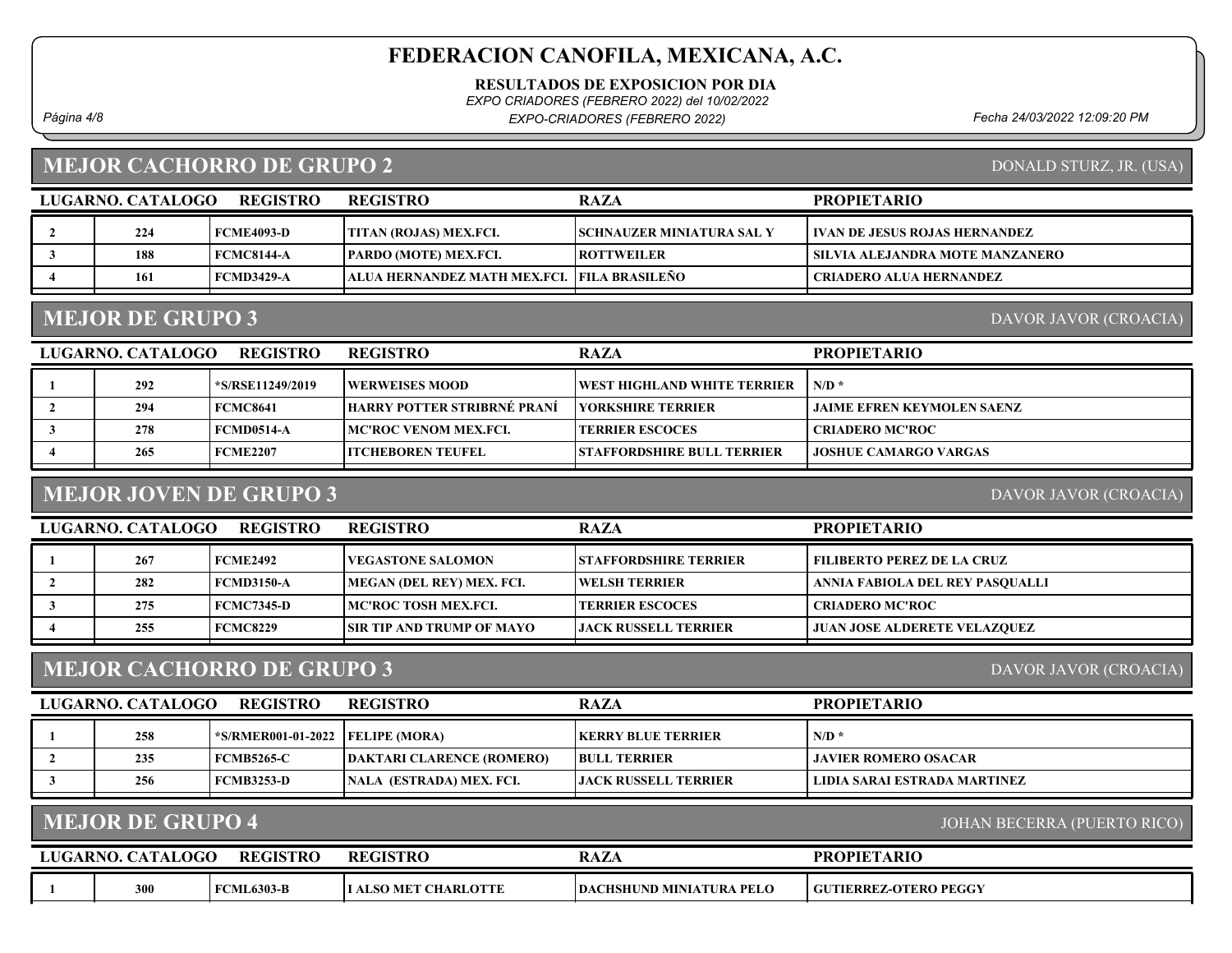RESULTADOS DE EXPOSICION POR DIA

EXPO CRIADORES (FEBRERO 2022) del 10/02/2022

Página 5/8 Fecha 24/03/2022 12:09:20 PM EXPO-CRIADORES (FEBRERO 2022)

# MEJOR DE GRUPO 4

JOHAN BECERRA (PUERTO RICO)

|                         | <b>LUGARNO. CATALOGO</b> | <b>REGISTRO</b>                  | <b>REGISTRO</b>                                        | <b>RAZA</b>                     | <b>PROPIETARIO</b>                               |
|-------------------------|--------------------------|----------------------------------|--------------------------------------------------------|---------------------------------|--------------------------------------------------|
| $\overline{2}$          | 301                      | <b>CPRH8266</b>                  | RAMIRO KIA-KAHA ()LEZAMA) MEX DACHSHUND MINIATURA PELO |                                 | <b>GABRIEL LEZAMA BELTRAN</b>                    |
|                         |                          | <b>MEJOR VETERANO DE GRUPO 4</b> |                                                        |                                 | JOHAN BECERRA (PUERTO RICO)                      |
|                         | LUGARNO. CATALOGO        | <b>REGISTRO</b>                  | <b>REGISTRO</b>                                        | <b>RAZA</b>                     | <b>PROPIETARIO</b>                               |
|                         | 300                      | <b>FCML6303-B</b>                | <b>I ALSO MET CHARLOTTE</b>                            | <b>DACHSHUND MINIATURA PELO</b> | <b>GUTIERREZ-OTERO PEGGY</b>                     |
|                         | <b>MEJOR DE GRUPO 5</b>  |                                  |                                                        |                                 | LAURENT PICHARD (SUIZA)                          |
|                         | LUGARNO. CATALOGO        | <b>REGISTRO</b>                  | <b>REGISTRO</b>                                        | <b>RAZA</b>                     | <b>PROPIETARIO</b>                               |
| -1                      | 328                      | *EL717186                        | <b>OSIRIS OVERNIGHT SENSATION</b>                      | PERRO DE LOS FARAONES           | PHIL & STEPHANE UNGER & KETHY & BRITTANY CARELLA |
| $\overline{2}$          | 332                      | *LOE2411708                      | <b>INTIME POMS PRINCE OF</b>                           | POMERANIAN (SPITZ ALEMAN)       | HERMINIA MARIA DOS SANTOS RODRIGUEZ              |
| $\mathbf{3}$            | 315                      | <b>CPRPI3666</b>                 | TRINACRIA'S YOUR MAJESTY                               | <b>HUSKY SIBERIANO</b>          | <b>MARA DESIREE FLORES LEMUS</b>                 |
| $\overline{\mathbf{4}}$ | 327                      | <b>FCMH8214</b>                  | <b>CIJARA SMALL CYCLONE</b>                            | <b>MALAMUTE DE ALASKA</b>       | <b>ARMANDO MARTINEZ HEREDIA Y</b>                |
|                         |                          |                                  |                                                        |                                 |                                                  |
|                         |                          | <b>MEJOR JOVEN DE GRUPO 5</b>    |                                                        |                                 | LAURENT PICHARD (SUIZA)                          |
|                         | LUGARNO. CATALOGO        | <b>REGISTRO</b>                  | <b>REGISTRO</b>                                        | <b>RAZA</b>                     | <b>PROPIETARIO</b>                               |
| $\mathbf{1}$            | 306                      | <b>FCMC2980-B</b>                | EL AZTECA YUMA (GRANADOS)                              | <b>AKITA AMERICANO</b>          | <b>RAUL ALEJANDRO GRANADOS BECERRA</b>           |
| $\overline{2}$          | 330                      | <b>FCMC5360-A</b>                | <b>BEAUTIFUL PERFECTION (OCAÑA)</b>                    | POMERANIAN (SPITZ ALEMAN)       | ALVARO MAURICIO OCAÑA CASILLAS                   |
| 3                       | 357                      | <b>FCMC6355-A</b>                | MC'ROC PUSXINÙ MEX.FCI.                                | XOLOITZCUINTLE MINIATURA        | <b>CRIADERO MC'ROC</b>                           |
| $\overline{4}$          | 314                      | <b>FCMB6453</b>                  | <b>ICE STORM WOOD MARK</b>                             | <b>HUSKY SIBERIANO</b>          | LUCIA MARGARITA DE OCHOA BAZAN                   |
|                         |                          | <b>MEJOR CACHORRO DE GRUPO 5</b> |                                                        |                                 | LAURENT PICHARD (SUIZA)                          |
|                         | <b>LUGARNO. CATALOGO</b> | <b>REGISTRO</b>                  | <b>REGISTRO</b>                                        | <b>RAZA</b>                     | <b>PROPIETARIO</b>                               |
| -1                      | 348                      | <b>FCMB4878-B</b>                | <b>GALLARDO (ARENA) MEX.FCI.</b>                       | <b>XOLOITZCUINTLE ESTANDAR</b>  | MARIA GUADALUPE ARENA ESCOFFIE                   |
| $\overline{2}$          | 302                      | <b>FCMB7051-A</b>                | <b>GUTBEL THE SOUL HARPER</b>                          | AKITA AMERICANO                 | <b>MARTIN IVAN GUTIERREZ PIO</b>                 |
| $\mathbf{3}$            | 321                      | <b>FCMB7007</b>                  | <b>HERCULES DEL MANALLAY</b>                           | <b>MALAMUTE DE ALASKA</b>       | PORFIRIO HERNANDEZ DIAZ                          |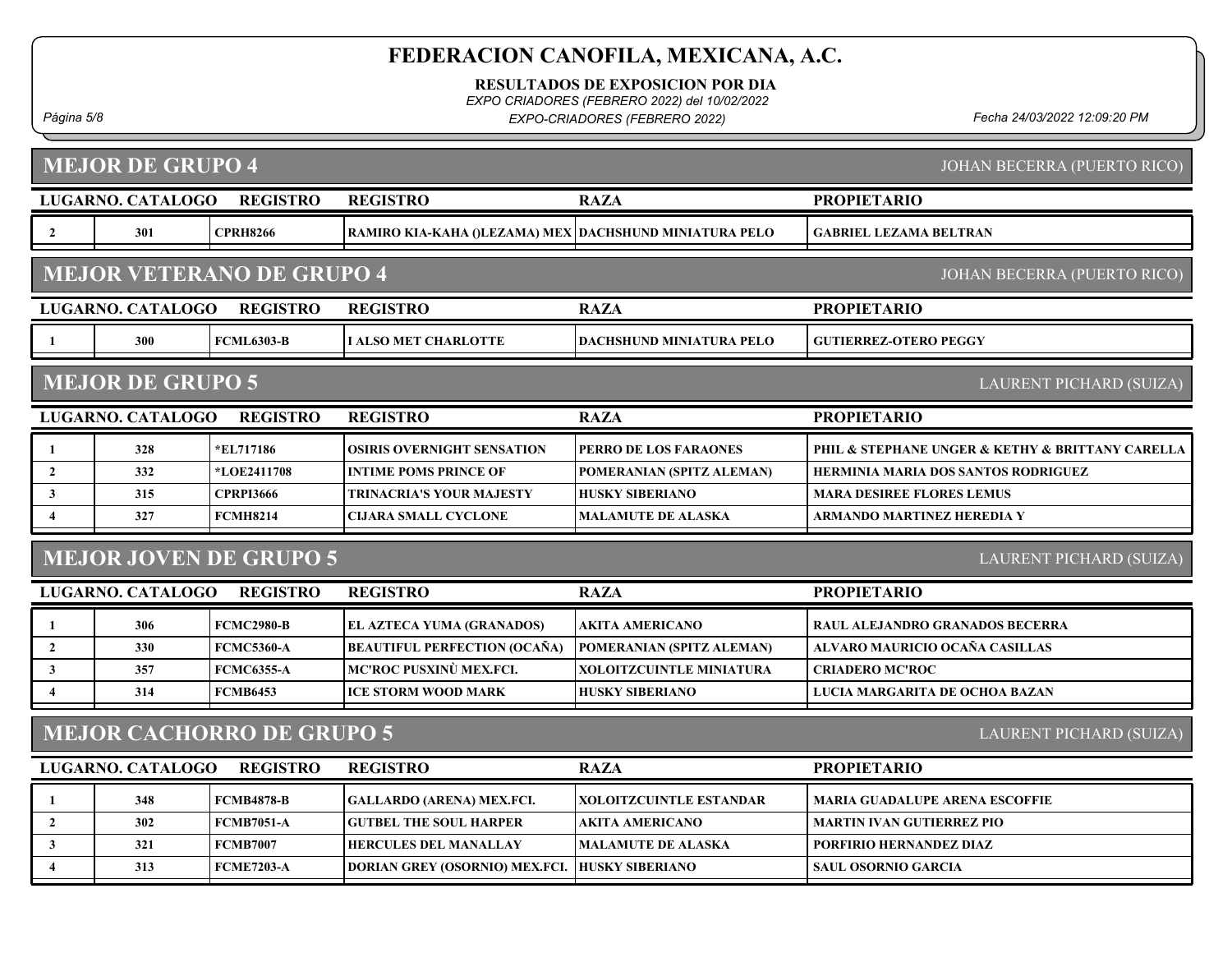RESULTADOS DE EXPOSICION POR DIA

EXPO CRIADORES (FEBRERO 2022) del 10/02/2022

Página 6/8 Fecha 24/03/2022 12:09:20 PM EXPO-CRIADORES (FEBRERO 2022)

MEJOR DE GRUPO 6

DAVOR JAVOR (CROACIA)

|                                                           | <b>PROPIETARIO</b><br>LUGARNO. CATALOGO<br><b>REGISTRO</b><br><b>REGISTRO</b><br><b>RAZA</b> |                                  |                                  |                              |                                        |  |  |  |
|-----------------------------------------------------------|----------------------------------------------------------------------------------------------|----------------------------------|----------------------------------|------------------------------|----------------------------------------|--|--|--|
|                                                           | 360                                                                                          | <b>FCMC2938-A</b>                | <b>JAIME (ALMAZAN) MEX.FCI.</b>  | <b>BASSET HOUND</b>          | <b>IVONNE DANIELA CAMPOS CASTRO Y</b>  |  |  |  |
| $\overline{2}$                                            | 373                                                                                          | <b>FCMB3034-B</b>                | FLOR DE LIZ (CANO) MEX.FCI.      | <b>BEAGLE</b>                | <b>JUAN FRANCISCO CANO ARJONA</b>      |  |  |  |
|                                                           |                                                                                              |                                  |                                  |                              |                                        |  |  |  |
|                                                           | <b>MEJOR JOVEN DE GRUPO 6</b><br>DAVOR JAVOR (CROACIA)                                       |                                  |                                  |                              |                                        |  |  |  |
|                                                           | LUGARNO. CATALOGO                                                                            | <b>REGISTRO</b>                  | <b>REGISTRO</b>                  | <b>RAZA</b>                  | <b>PROPIETARIO</b>                     |  |  |  |
| 1                                                         | 360                                                                                          | <b>FCMC2938-A</b>                | <b>JAIME (ALMAZAN) MEX.FCI.</b>  | <b>BASSET HOUND</b>          | <b>IVONNE DANIELA CAMPOS CASTRO Y</b>  |  |  |  |
| $\overline{2}$                                            | 367                                                                                          | <b>FCMB1495-A</b>                | LIGHT (MEDINA) MEX.FCI.          | <b>BEAGLE</b>                | <b>GABRIEL ALBERTO MEDINA SANCHEZ</b>  |  |  |  |
|                                                           |                                                                                              |                                  |                                  |                              |                                        |  |  |  |
|                                                           |                                                                                              | <b>MEJOR CACHORRO DE GRUPO 6</b> |                                  |                              | DAVOR JAVOR (CROACIA)                  |  |  |  |
|                                                           | LUGARNO. CATALOGO                                                                            | <b>REGISTRO</b>                  | <b>REGISTRO</b>                  | <b>RAZA</b>                  | <b>PROPIETARIO</b>                     |  |  |  |
| 1                                                         | 373                                                                                          | <b>FCMB3034-B</b>                | FLOR DE LIZ (CANO) MEX.FCI.      | <b>BEAGLE</b>                | <b>JUAN FRANCISCO CANO ARJONA</b>      |  |  |  |
| $\overline{2}$                                            | 358                                                                                          | <b>FCMB3900-B</b>                | <b>DORIAN GRAY CAMBLANC</b>      | <b>BASSET HOUND</b>          | <b>CESAR ANTONIO ALMAZAN MACIAS Y</b>  |  |  |  |
| <b>MEJOR DE GRUPO 7</b><br><b>LAURENT PICHARD (SUIZA)</b> |                                                                                              |                                  |                                  |                              |                                        |  |  |  |
|                                                           |                                                                                              |                                  |                                  |                              |                                        |  |  |  |
|                                                           | LUGARNO. CATALOGO                                                                            | <b>REGISTRO</b>                  | <b>REGISTRO</b>                  | <b>RAZA</b>                  | <b>PROPIETARIO</b>                     |  |  |  |
| 1                                                         | 381                                                                                          | <b>CPRPJ6115</b>                 | SET'R RIDGE'S IN THE GAME        | <b>SETTER INGLES</b>         | <b>GREPE STOCKDALE REBECA</b>          |  |  |  |
| $\overline{2}$                                            | 380                                                                                          | <b>FCMB7961</b>                  | <b>CLOS ERASMUS BAELFAIRE</b>    | <b>SETTER GORDON</b>         | <b>CHRISTIAN DAVID TEJEDA ALATORRE</b> |  |  |  |
| 3                                                         | 377                                                                                          | <b>FCMC7395-B</b>                | ALDA (HERNANDEZ) MEX.FCI.        | POINTER ALEMAN DE PELO CORTO | <b>EDMUNDO FELIPE BATRES OLIVARES</b>  |  |  |  |
|                                                           |                                                                                              | <b>MEJOR JOVEN DE GRUPO 7</b>    |                                  |                              | LAURENT PICHARD (SUIZA)                |  |  |  |
|                                                           | LUGARNO. CATALOGO                                                                            | <b>REGISTRO</b>                  | <b>REGISTRO</b>                  | <b>RAZA</b>                  | <b>PROPIETARIO</b>                     |  |  |  |
| -1                                                        | 381                                                                                          | <b>CPRPJ6115</b>                 | <b>SET'R RIDGE'S IN THE GAME</b> | <b>SETTER INGLES</b>         | <b>GREPE STOCKDALE REBECA</b>          |  |  |  |
| $\overline{2}$                                            | 377                                                                                          | <b>FCMC7395-B</b>                | ALDA (HERNANDEZ) MEX.FCI.        | POINTER ALEMAN DE PELO CORTO | <b>EDMUNDO FELIPE BATRES OLIVARES</b>  |  |  |  |
|                                                           |                                                                                              | <b>MEJOR CACHORRO DE GRUPO 7</b> |                                  |                              | LAURENT PICHARD (SUIZA)                |  |  |  |
|                                                           | <b>LUGARNO. CATALOGO</b>                                                                     | REGISTRO                         | <b>REGISTRO</b>                  | <b>RAZA</b>                  | <b>PROPIETARIO</b>                     |  |  |  |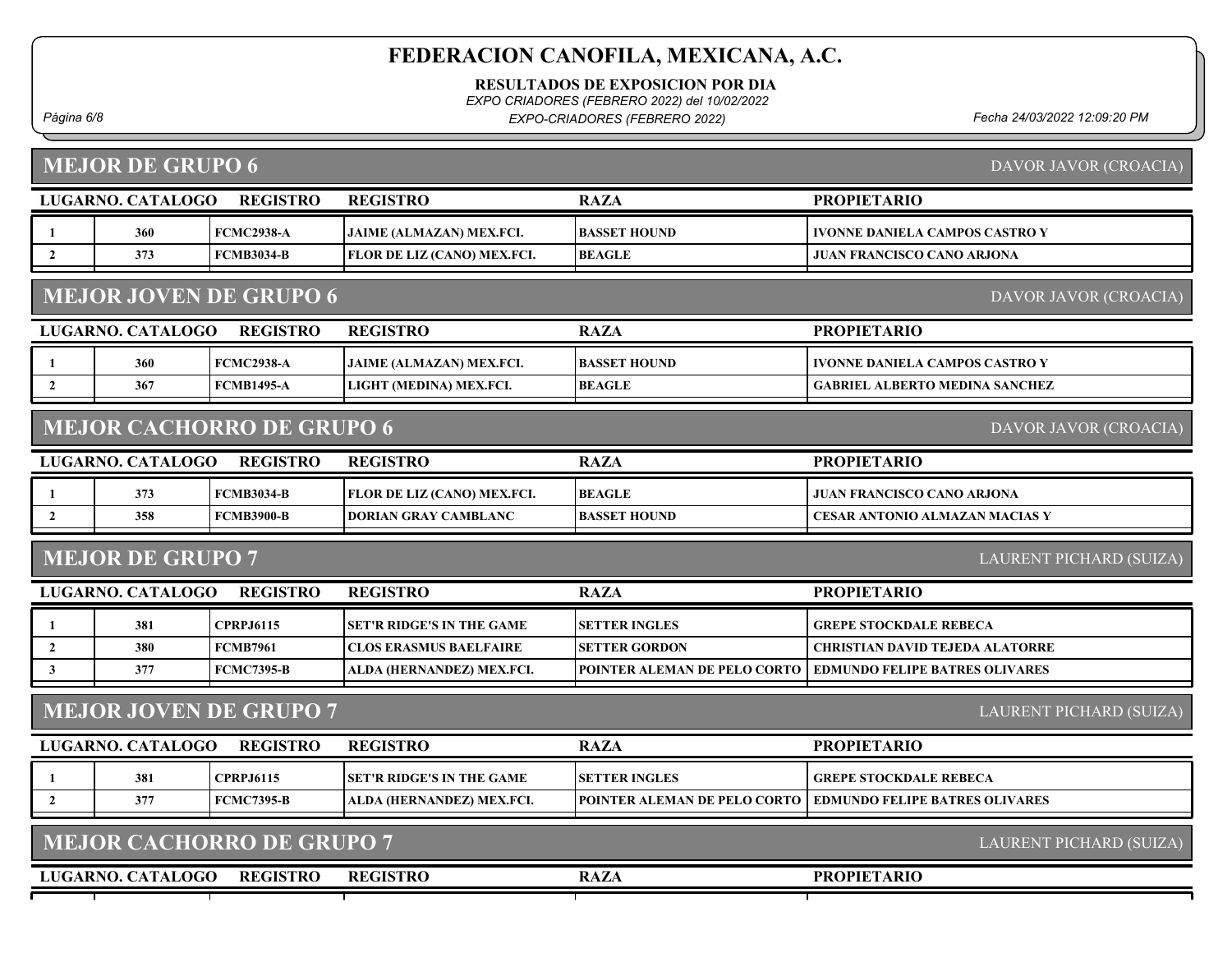RESULTADOS DE EXPOSICION POR DIA

EXPO CRIADORES (FEBRERO 2022) del 10/02/2022

Página 7/8 Fecha 24/03/2022 12:09:20 PM EXPO-CRIADORES (FEBRERO 2022)

|                                                        | <b>MEJOR CACHORRO DE GRUPO 7</b><br>LAURENT PICHARD (SUIZA) |                                  |                                      |                                 |                                          |  |  |  |
|--------------------------------------------------------|-------------------------------------------------------------|----------------------------------|--------------------------------------|---------------------------------|------------------------------------------|--|--|--|
|                                                        | LUGARNO. CATALOGO                                           | <b>REGISTRO</b>                  | <b>REGISTRO</b>                      | <b>RAZA</b>                     | <b>PROPIETARIO</b>                       |  |  |  |
| $\mathbf{1}$                                           | 382                                                         | <b>RKF6227662</b>                | LUCKSHERAY SHOCKWAVE                 | <b>SETTER INGLES</b>            | <b>RAFAEL RODRIGUEZ CARRILLO</b>         |  |  |  |
|                                                        | <b>MEJOR DE GRUPO 8</b><br>DAVOR JAVOR (CROACIA)            |                                  |                                      |                                 |                                          |  |  |  |
|                                                        | LUGARNO. CATALOGO                                           | <b>REGISTRO</b>                  | <b>REGISTRO</b>                      | <b>RAZA</b>                     | <b>PROPIETARIO</b>                       |  |  |  |
| 1                                                      | 416                                                         | <b>FCMI9828-A</b>                | <b>GUIZARD CONNERY MEX.FCI.</b>      | <b>COCKER SPANIEL AMERICANO</b> | <b>CRIADERO GUIZARD</b>                  |  |  |  |
| $\overline{2}$                                         | 404                                                         | <b>FCME4085-C</b>                | <b>SASSY CHILI BEAN (PETERSON)</b>   | <b>COBRADOR DORADO</b>          | <b>NANCY PETERSON MARQUARD</b>           |  |  |  |
| $\mathbf{3}$                                           | 420                                                         | <b>CPRPJ6034</b>                 | <b>RAYARAGUA INDIAN PARTY</b>        | PERRO DE AGUA ESPAÑOL           | DANIELA GUADALUPE GARZA ARCINIEGA        |  |  |  |
| $\overline{\mathbf{4}}$                                | 391                                                         | <b>FCME2808-C</b>                | <b>OUEIJEIRO BELLAGIO (SERRAT)</b>   | <b>COBRADOR DE LABRADOR</b>     | <b>LUIS RICARDO PEREZ CORDERO</b>        |  |  |  |
|                                                        |                                                             | <b>MEJOR JOVEN DE GRUPO 8</b>    |                                      |                                 | DAVOR JAVOR (CROACIA)                    |  |  |  |
|                                                        | LUGARNO. CATALOGO                                           | <b>REGISTRO</b>                  | <b>REGISTRO</b>                      | <b>RAZA</b>                     | <b>PROPIETARIO</b>                       |  |  |  |
| -1                                                     | 412                                                         | <b>FCMC3108-C</b>                | <b>GUIZARD CLEOPATRA MEX.FCI.</b>    | <b>COCKER SPANIEL AMERICANO</b> | <b>CRIADERO GUIZARD</b>                  |  |  |  |
| $\overline{2}$                                         | 420                                                         | <b>CPRPJ6034</b>                 | <b>RAYARAGUA INDIAN PARTY</b>        | PERRO DE AGUA ESPAÑOL           | <b>DANIELA GUADALUPE GARZA ARCINIEGA</b> |  |  |  |
| $\mathbf{3}$                                           | 405                                                         | <b>FCMC8700</b>                  | <b>LORETTA WALKING GODDESS</b>       | <b>COBRADOR DORADO</b>          | <b>JUAN FRANCISCO CARBONELL CARRILES</b> |  |  |  |
|                                                        | 392                                                         | <b>FCMB3296-A</b>                | <b>OUEIJEIRO BIMBA MEX.FCI.</b>      | <b>COBRADOR DE LABRADOR</b>     | <b>CRIADERO QUEIJEIRO</b>                |  |  |  |
|                                                        |                                                             | <b>MEJOR CACHORRO DE GRUPO 8</b> |                                      |                                 | DAVOR JAVOR (CROACIA)                    |  |  |  |
|                                                        | LUGARNO. CATALOGO                                           | <b>REGISTRO</b>                  | <b>REGISTRO</b>                      | <b>RAZA</b>                     | <b>PROPIETARIO</b>                       |  |  |  |
| 1                                                      | 395                                                         | *SS29350201                      | <b>GOLDEN SUNSET COME FLY WITH</b>   | <b>COBRADOR DORADO</b>          | <b>ECHEGOYEN RADILLO VICTOR ISRAEL</b>   |  |  |  |
| $\overline{2}$                                         | 386                                                         | <b>FCMB4073-A</b>                | <b>DANFER LAB'S DRACER MEX. FCI.</b> | <b>COBRADOR DE LABRADOR</b>     | <b>CRIADERO DANFER LAB'S</b>             |  |  |  |
| <b>MEJOR DE GRUPO 9</b><br>JOHAN BECERRA (PUERTO RICO) |                                                             |                                  |                                      |                                 |                                          |  |  |  |
|                                                        | LUGARNO. CATALOGO                                           | <b>REGISTRO</b>                  | <b>REGISTRO</b>                      | <b>RAZA</b>                     | <b>PROPIETARIO</b>                       |  |  |  |
| $\mathbf{1}$                                           | 443                                                         | <b>FCME8907-B</b>                | MIKKEL (GUIZAR) MEX. FCI.            | <b>BULLDOG FRANCES</b>          | <b>FERNANDO BECERRIL LARA</b>            |  |  |  |
| $\overline{2}$                                         | 477                                                         | *S/RINV002-2021                  | <b>LOS CHATOS DEL NORTESPECIAL</b>   | <b>PUG</b>                      | <b>JOSE ALBERTO VELEZ CONTRERAS</b>      |  |  |  |
| $\mathbf{3}$                                           | 460                                                         | <b>*LOE2469577</b>               | <b>INDIANA MALKANORAH</b>            | CHIHUAHUEÑO PELO CORTO PELO     | <b>JOSE LUIS SANTIAGO PIER</b>           |  |  |  |
| $\overline{\mathbf{4}}$                                | 492                                                         | *LOE2586080                      | <b>ELRAM'S KILLING ME SOFTLY SUI</b> | <b>SPANIEL CONTINENTAL</b>      | <b>JOSE LUIS SANTIAGO PIER</b>           |  |  |  |